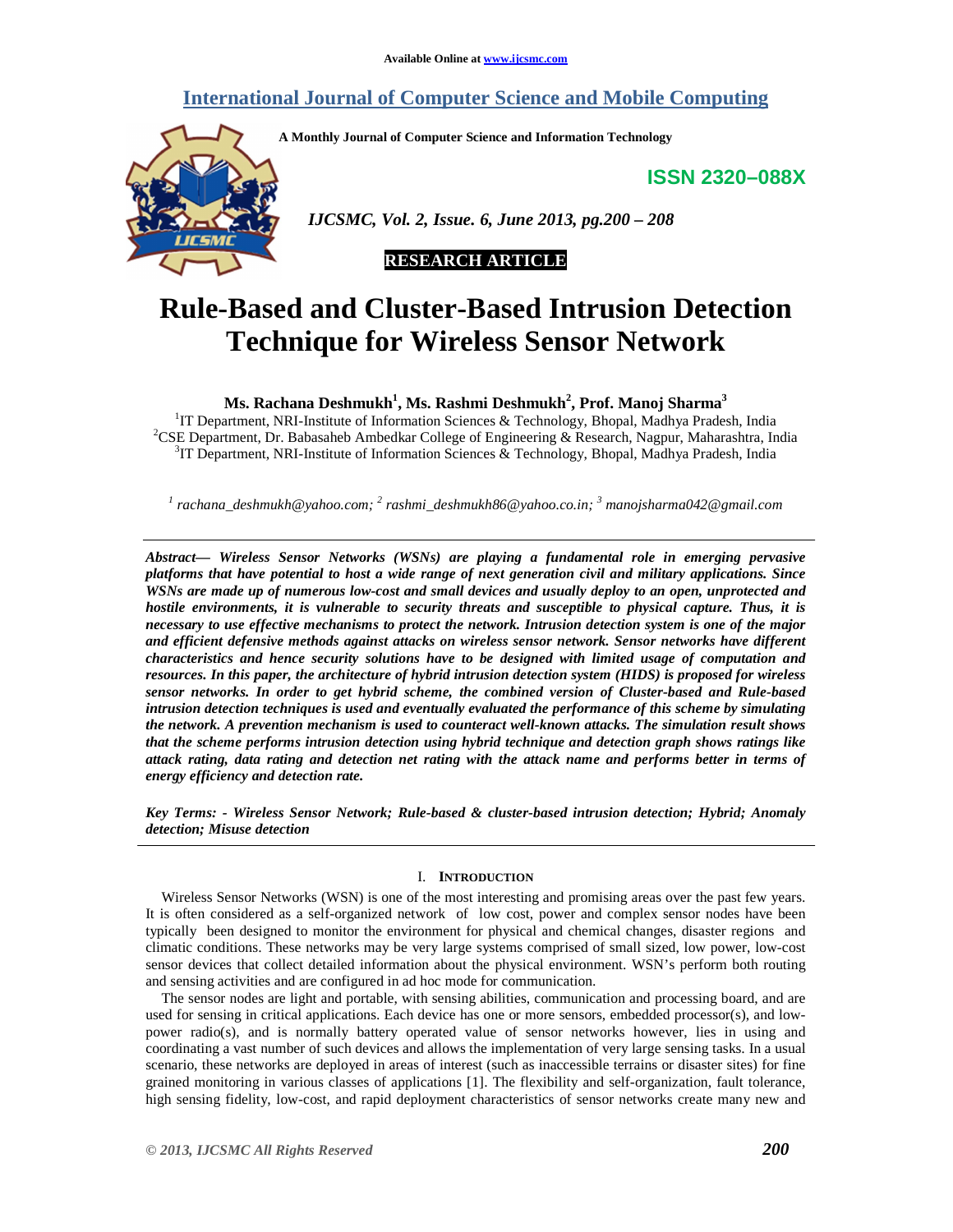exciting application areas for remote sensing WSNs. Following figures (1) shows the cluster-based wireless sensor networks.



**Figure 1. Cluster-Based WSN** 

WSNs are energy constrained, critical and very susceptible to various routing and malicious attack which include spoofing, sinkhole, selective forwarding, Sybil, wormhole, black hole, and denial of service (DoS) attacks. These have been described in [3]. Prevention mechanisms which include authentication, cryptography, and installation of firewalls have been employed to secure networks. However, these mechanisms only pose a first line of defence and do not provide enough security for wireless networks. This mechanism can be exploited because it has been proved that no matter the amount of prevention techniques incorporated into a network; there will always be weak links. Therefore, there is a need to develop mechanisms that will be added to the existing techniques to provide a better security and guarantee survivability. Hence the development of Intrusion Detection System (IDS) referred to as a second line of defence. Many IDS have been proposed from several researchers and some of them are discussed in the related works. However, a number of them suffer from a high False Positive Rate (FPR) which describes an instance where the IDS falsely report a legal activity as an anomaly. Anomaly detection uses activities that significantly deviate from the normal users or programs' profile, to detect possible instances of attacks. It detects new attacks without necessarily been required to know prior intrusions. .In this work, our goal is to simulate IDS for Clustered based WSNs by presenting an approach that provides high detection accuracy with a low FPR.

# II. **AN INTRUSION DETECTION SYSTEM (IDS)**

Intrusion, i.e. unauthorized access or login (to the system, or the network or other resources) [4]; intrusion is a set of actions from internal or external of the network, which violate security aspects (including integrity, confidentiality, availability and authenticity) of a network's resource [5], [6]. Intrusion detection is a process which detecting contradictory activities with security policies to unauthorized access or performance reduction of a system or network [4]; The purpose of intrusion detection process is reviewing, controlling, analysing and representing reports from the system and network activities. Intrusion Detection System (IDS), i.e.:

- It is a hardware, software or combination of both systems; with aggressive-defensive approach to protect secrete information, systems and networks [7], [8].
- Usable on host, network [9] and application levels.
- Analyzing traffic, controls communication and ports, detecting attacks and occurrence vandalism, by internal users or external attackers.
- Concluding by using deterministic methods (based on patterns of known attacks ) or non-deterministic [8], [9] (to detecting new attacks and anomalies such as determining thresholds);
- Informing and warning to the security manager [6], [7], [10] (sometimes disconnect suspicious communications and block malicious traffic);
- Determining identity of attacker and tracking him/her/it;

The main three functionalities for IDS, including: monitoring (evaluation), analyzing (detection) and reacting (reporting) [5], [ 7] to the occurring attacks on computer systems and networks. If IDS be configured, correctly; it can represent three types of events: primary identification events (like stealthy scan and file content manipulation), attacks (automatic/ manual or local/remote) and suspicious events. The IDS acts as a network monitor or an alarm. It prevents destruction of the system by raising an alarm before the intruder starts to attack. The two major modules of intrusion detection include anomaly detection and misuse detection [11]. Anomaly detection builds a model of normal behavior, and compares the model with detected behavior. Anomaly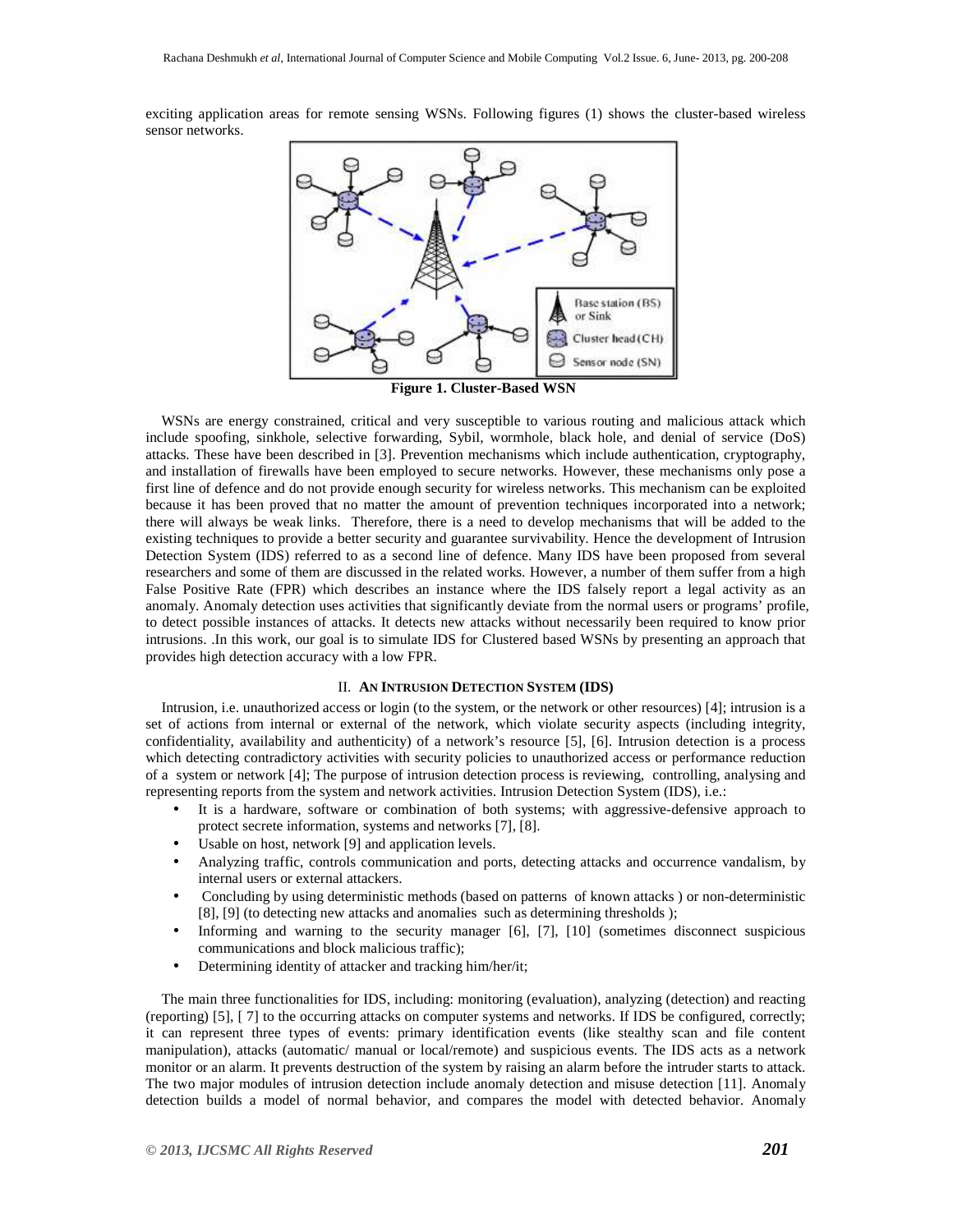detection has a high detection rate, but the false positive rate is also high. The misuse detection detects the attack type by comparing the past attack behavior and the current attack behavior. The misuse detection has high accuracy but low detection rate. Especially, the misuse detection cannot detect unknown attacks, which are not in the model base. Many researchers discuss the module of hybrid detection to gain both the advantages of anomaly detection and misuse detection [12], [13]. This combination can detect unknown attacks with the high detection rate of anomaly detection and the high accuracy of misuse detection. The Hybrid Intrusion Detection System (HIDS) achieves the goals of high detection rate and low false positive rate. In this section, a HIDS is discussed in a CWSN. Cluster head (CH) is one of SNs in the CWSN but the capability of CH is better than other SNs [14]. Additionally, the CH aggregates the sensed data from other SNs in its own cluster. This makes a target for attackers. However, the CH is used to detect the intruders in our proposed HIDS. This not only decreases the consumption of energy, but also efficiently reduces the amount of information. Therefore, the lifetime of WSN can be prolonged.

# *A. Requirements for IDS in Sensor Networks*

In this section we elaborate on the requirements that an IDS system for sensor networks should satisfy. To do so, one has to consider some specific characteristics of these networks. Each sensor node has limited communication and computational resources and a short radio range. Furthermore, each node is a weak unit that can be easily compromised by an adversary [15], who can then load malicious software to launch an insider attack. In this context, a distributed architecture, based on node cooperation is a desirable solution. In particular, we require that an IDS system for sensor networks must satisfy the following properties:

- 1) Localize auditing: An IDS for sensor networks must work with localized and partial audit data. In sensor networks there are no centralized points (apart from the base station) that can collect global audit data, so this approach fits the sensor network paradigm.
- 2) Minimize resources: An IDS for sensor networks should utilize an s mall amount of resources. The wireless network does not have s table connections , and physical resources of network and devices , such as bandwidth and power, are limited. Disconnection can happen at any time. In addition, the communication between nodes for intrusion detection purposes should not take too much of the available bandwidth.
- 3) Trust no node: An IDS cannot assume any single node is secure. Unlike wired networks, sensor nodes can be very easily compromised. Therefore, in cooperative algorithms, the IDS must assume that no node can be fully trusted.
- 4) Be truly distributed: That means data collection and analysis is performed on a number of locations. The distributed approach also applies to execution of the detection algorithm and alert correlation.
- 5) Be secure: An IDS should be able to withstand a hostile attack against itself. Compromising a monitoring node and controlling the behavior of the embedded IDS agent should not enable an adversary to revoke a legitimate node from the network, or keep another intruder node undetected.

# III. **RELATED WORK**

*A. Attacks in WSN* 

Attacks can be classified into two main categories, based on the objectives of intrusion [21]. The comparison of attacks in WSN is shown in Table 1 [22], [23], [24]. However, the majority of attack behavior consists of the route updating misbehavior, which influences data transmission. In the application of CWSN, the data is sensed and collected by SNs, and is delivered to CH to aggregate. The aggregated data is then sent to s ink from CH. Therefore, CH is a main target for attack.

| <b>Attack Name</b>                                | <b>Behavior</b>             |
|---------------------------------------------------|-----------------------------|
| Spoofed, Altered, or Replayed routing information | Route updating misbehavior  |
| Select forward                                    | Data forwarding misbehavior |
| Sinkhole                                          | Route updating misbehavior  |
| Sybil                                             | Route updating misbehavior  |
| Wormholes                                         | Route updating misbehavior  |
| Denial of Service                                 | Data forwarding misbehavior |
| Hello floods                                      | Route updating misbehavior  |
| Acknowledgment spoofing                           | Route updating misbehavior  |

|  | TABLE 1: The different types of attacks in WSN |
|--|------------------------------------------------|
|--|------------------------------------------------|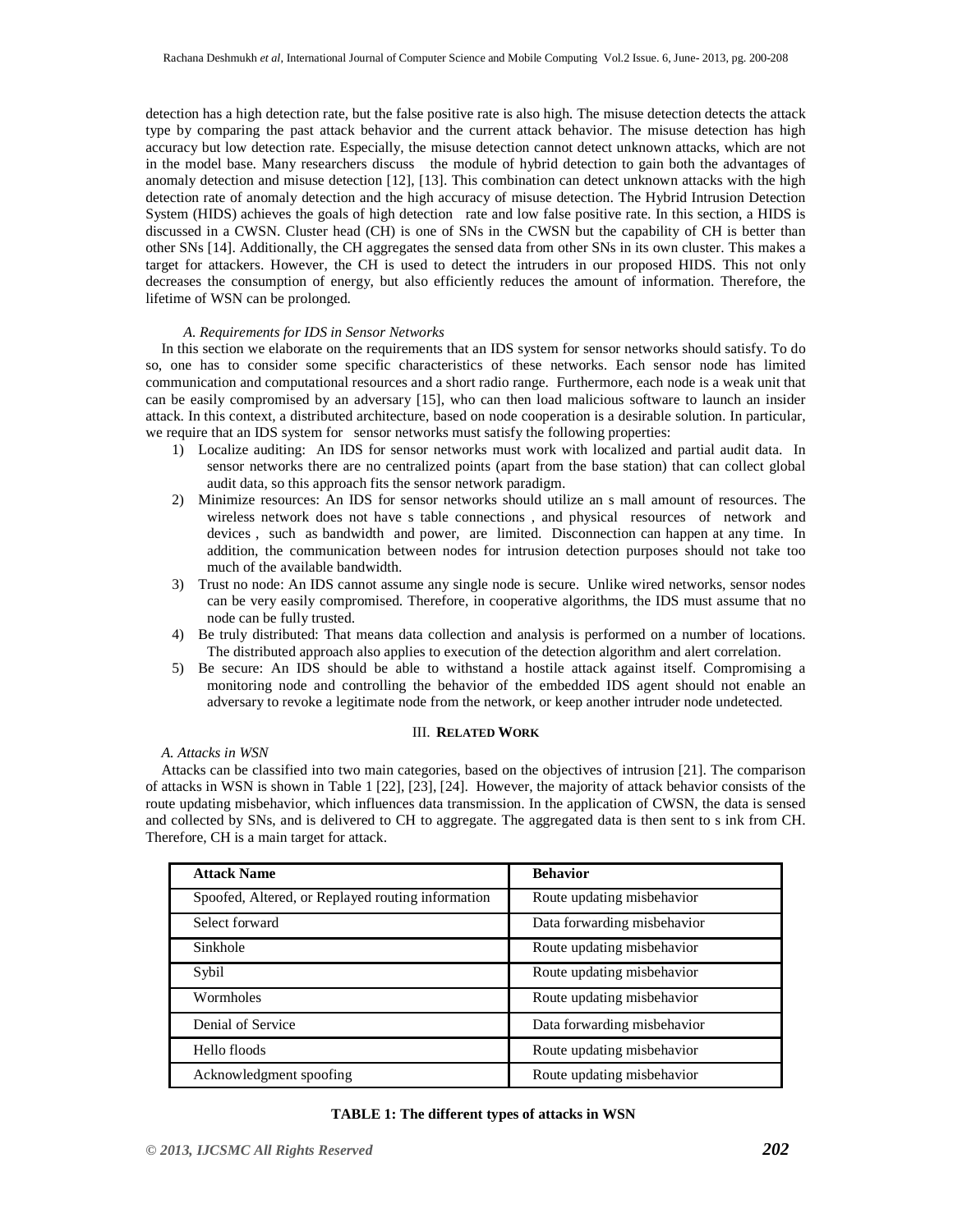#### B**.** *Analytic Tool of Intrusion Detection*

The proposed HIDS in our research not only efficiently detects attack, but also avoids the waste of resources. First, a large number of packet records is filtered by using the intrusion detection module, and then completes the whole detection. Also with reference to the mode of normal behaviour, the detection module detects the normalcy of current behaviour, as determined by the rules.

The detection module determines if the current behavior is an attack, and the behavior of the attacks. Rulebased presents the thoughts of expert [25]. Because human thought is very complicated, the knowledge could hardly be presented by algorithms. Therefore, a rule-based method is used to analyse results. Additionally, the rules are logged in a rule base after they have been defined. The basic method of expression of rule is "if... then..." that means if "condition" is established and then the "conclusion" will occur.

With the increasing growth in technology, many researchers have proposed several IDSs to secure WSNs. The vulnerabilities associated with wireless networks make it imperative to imbibe IDS in WSNs. [26] Defined IDS as an act of monitoring and detecting unwanted actions or traffic on a network or a device. This is achieved by monitoring the traffic flow on the network. Examples of published work on anomaly detection systems are IDES [27], HAYSTACK [28], and the statistical model used in NIDES/STATS [29] which is a more recent approach and presents a better anomaly detection system compared to the others afore mentioned. A process of developing intrusion detection capabilities for MANET was described in [30]. The authors discussed how to provide detailed information about intrusions from anomaly detection by showing that for attacks; as simple rule can be applied to identify the type of attack and the location of the attacking node. A geometric framework has been presented in [31] to address unsupervised anomaly detection such that for example, when a packet is transmitted and is being analyzed, a decision needs to be made as to whether it is normal or abnormal. To do this, the packet is represented with a set of features which are encoded such that the traffic is mapped to a point a in a feature A, hence  $a \in A$ . If a packet is seen in separate region where other packets have not been seen, then it is considered an anomalous, otherwise, it is normal.

# IV. **SYSTEM ARCHITECTURE AND NETWORK MODEL**

The proposed HIDS consists of an intrusion detection module and decision making module. Intrusion detection module filters a large number of packet records using the rule based technique. Decision ma king module is used to take an administrative action on the false node with the help of bas e station.

#### *A. System Architecture and Network Structure*

Here, the new Hybrid Intrusion Detection Model (HIDS) is proposed for Cluster Based Wireless Sensor Network (CWSN). This consists of two modules as shown in Figure 3. First, the Intrusion Detection Engine is used to filter the incoming packets and classify is as normal or abnormal. The packets identified as an abnormal are passed to the decision making module. The decision-making module is used to determine whether the intrusion occurs and the type of intrusion or attacks behaviour. Finally, the decision making module returns this information to the base station to follow-up treatment on intruder node. In this proposed model, we use a hierarchical topology that divide the sensor network into clusters, each one having a cluster head (CH) as shown in Figure 4. Here the sensors nodes are fixed and assuming that the cluster heads having the more energy than the other sensor nodes. The objective of this architecture is to save the energy that allows the network life time prolongation and reduce the amount of information in the network. Some of the Cluster-based routing protocols founded in the literature are: LEACH [32], PEGASIS [33] and HEED [34].



**Figure2. Proposed System Architecture**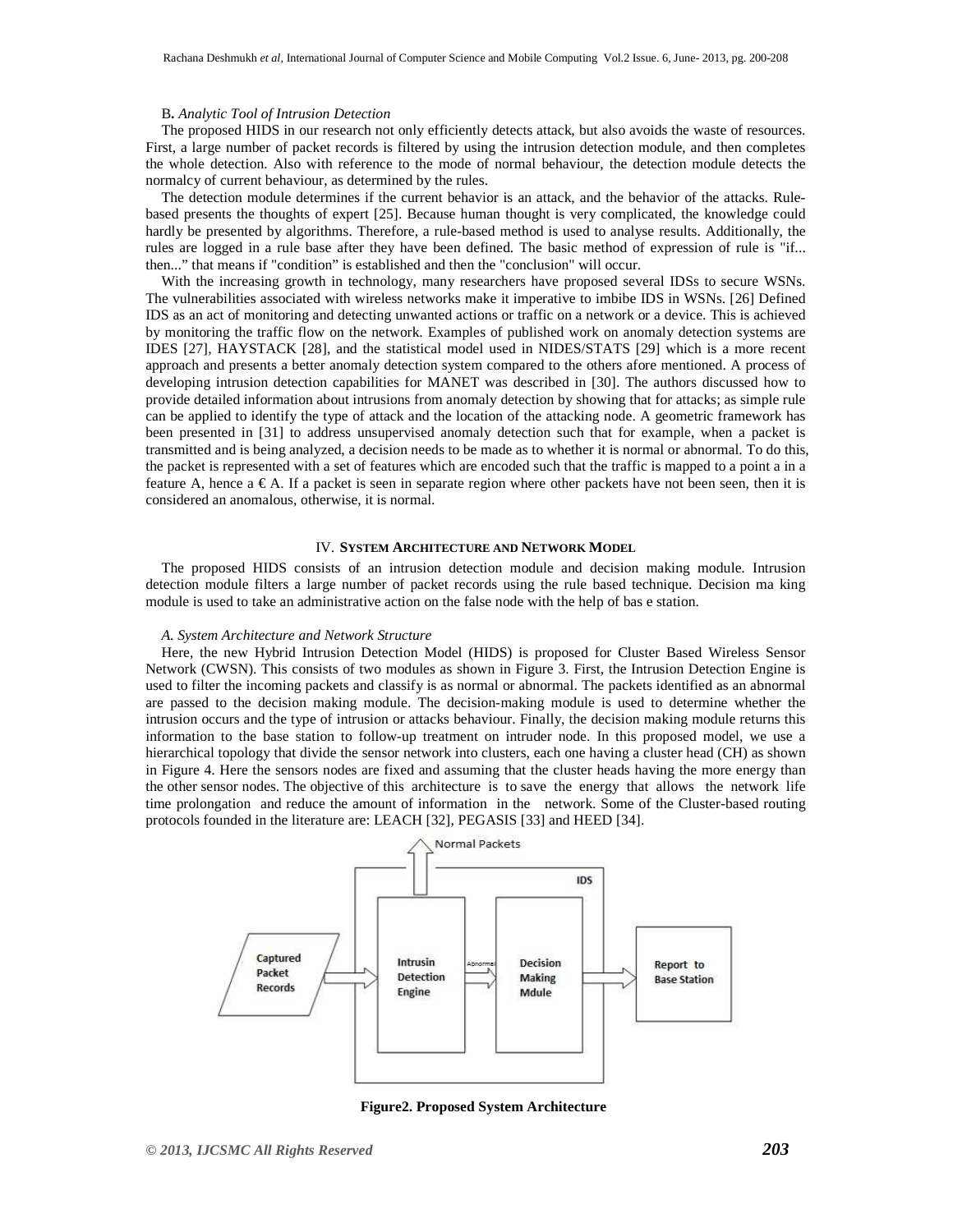The Figure5 shows the deployment and setting up of the WSN. Here, we used the three types of nodes in the network each of which indicated with different colors. Yellow color shows the Base Station (BS), Green color represents for Cluster Head (CH), all the sensor nodes are indicated by red color and finally the intruder node with blue color in the sensor field. The cluster based technique is used to form clusters in the WSN as shown in the Figure5.

# *B. IDS Techniques Used*

In the proposed Hybrid Approach [35], [36], the two techniques i.e. Cluster-Based and Rule-Based techniques are merged to form Hybrid Intrusion Detection technique. Hybrid detection used to gain the advantages of both Cluster-Based approach and Rule-Based approach. This combination provides simplicity, easy to operate, low consumption of energy and provide high safety. The Hybrid Intrusion Detection System (HIDS) achieves the goals of high detection rate and low false positive rate.



**Figure 3: Deployment and Setting up WSN** 



**Figure 4. Forming Clusters in WSN** 

# *C. Clusters -Based.*

Clustering is known as hierarchical of WSN [37]. To divide the network nodes into head cluster and members of nodes is the basic idea. Cluster head is the centre of a cluster. Through cluster head's information fusion and forwarding to the member node of cluster, other members of nodes transmit to the base station.

#### *Function of Base Station:*

- 1) All nodes are able to s end data to BS via Cluster Head.
- 2) Bas e station has all the information regarding each Cluster (number and MAC address).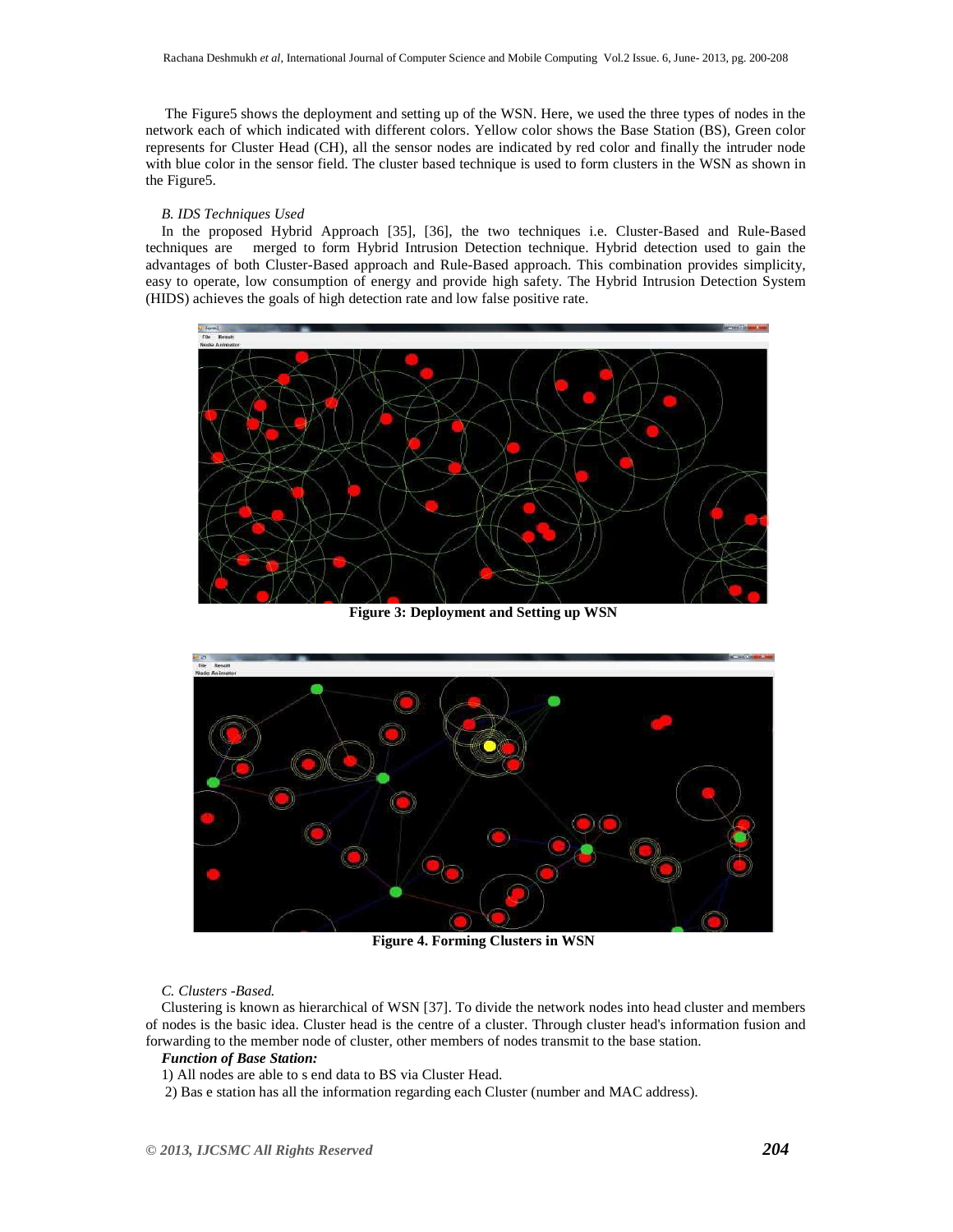3) The removal or addition of any node in a Cluster is monitored by the Bas e Station. Poll status of each node is received with MAC address.

4) Bas e station runs task of MAC address tracking, MA C address history and management of database.

5) The Base Station has the capability to seize the operation of any node in the network.

#### *Function of Cluster Head:*

1) Cluster Heads keep track of each node and sends periodic status information to the Bas e Station.

2) Cluster heads receives data from its nodes and s ends necessary information.

3) Cluster Heads (CHs) transmits data to Bas e Station after performing data reception and compression.

#### *D. Rule-based*

Rule -based intrusion detection [9] is the collection and classification of data, the data is placed in a queue, using the FIFO principle. In our model while monitoring the network this rules are selected appropriately and applied to the monitored data. If the rules defining an anomalous condition are satisfied, an intrusion is declared. The algorithm has three phases for detecting intrusions. In the first phase monitor nodes monitors the data. In the second phase the detection rules, are applied, in increasing order of complexity, to the collected information to flag failure. The third phase is the intrusion detection phase, where the number of failure flagged is compared to the expected number of the occasional failures in the network. Occasional failures include data alteration, message loss, and message collision. An intrusion alarm is raised if the number of failures flagged exceeds the expected number of occasional failures. The rule base methods are fast, simple and require less data.

#### *E. Rules and Definition*

Development of this IDS to a target cluster-based WSN are divided into three following important steps: (1) preselect, from the available set of rules, those can be used to monitor the features defined by the designer; (2) compare the information required by the preselected rules with the information available at the target network to select rules definitively; and (3) set the parameters of the selected rules with the values of the design definition s. Definitions of the rules used, are presented in the following manner:

*Integrity Rule:* To avoid data fusion or aggregation by other sensor nodes, the message payload must be the same along the path from its origin to a definition. Attacks where the intruder modifies the contents of a received message can be detected by this rule.

*Jamming Rule:* The number of collisions associated with a message must be lower than the expected number in the network. The jamming attack, where a node introduces noise into the network to disturb the communication channel, can be detected by this rule.

*Interval Rule:* If the time interval between the receptions of two consecutive messages is longer or shorter than the allowed time limits, a failure is raised. Two attacks that will probably be detected by this rule are the negligence attack and the exhaustion attack. In the negligence attack, the intruder does not s end data messages generated by a tampered node. While in the exhaustion attack, the intruder increments the message - s ending rate in order to increase the energy consumption of other nodes in the cluster.

*Repetition Rule:* The same message can be retransmitted by a node only a limited number of times. This rule can detect an attack where the intruder s ends the same message several times, thus promoting a denial of service attack.

*Radio Transmission Range:* all messages listened to by the monitor node must be originated from one of the nodes within its cluster. Attacks like wormhole and hello flood, where the intruder sends messages to a far located node using a more powerful radio, can be detected by this rule.

*Retransmission Rule:* The monitor listens to a message, pertaining to one of its neighbours as its next hop, and expects that this node will forward the received message, which does not happen. Two types of attacks that can be detected by this rule are the black hole and the selective forwarding attack. In both of them, the intruder suppresses some or all messages that were supposed to be retransmitted, preventing them from reaching their final destination in the network.

*Delay Rule:* The retransmission of a message by a monitor's neighbour must occur before a defined timeout. Otherwise, an attack will be detected.

**Algorithm 1:** Rules application procedure of IDS

- 1: for all messages in data structure array do
- 2: for all rules specific to the message in descending order by weight does
- 3: apply rule to the message;
- 4: if (message  $==$  fail) then

5: increment failure counter for the node based on weight; [failure counter = failure counter + weight.

6: discard message;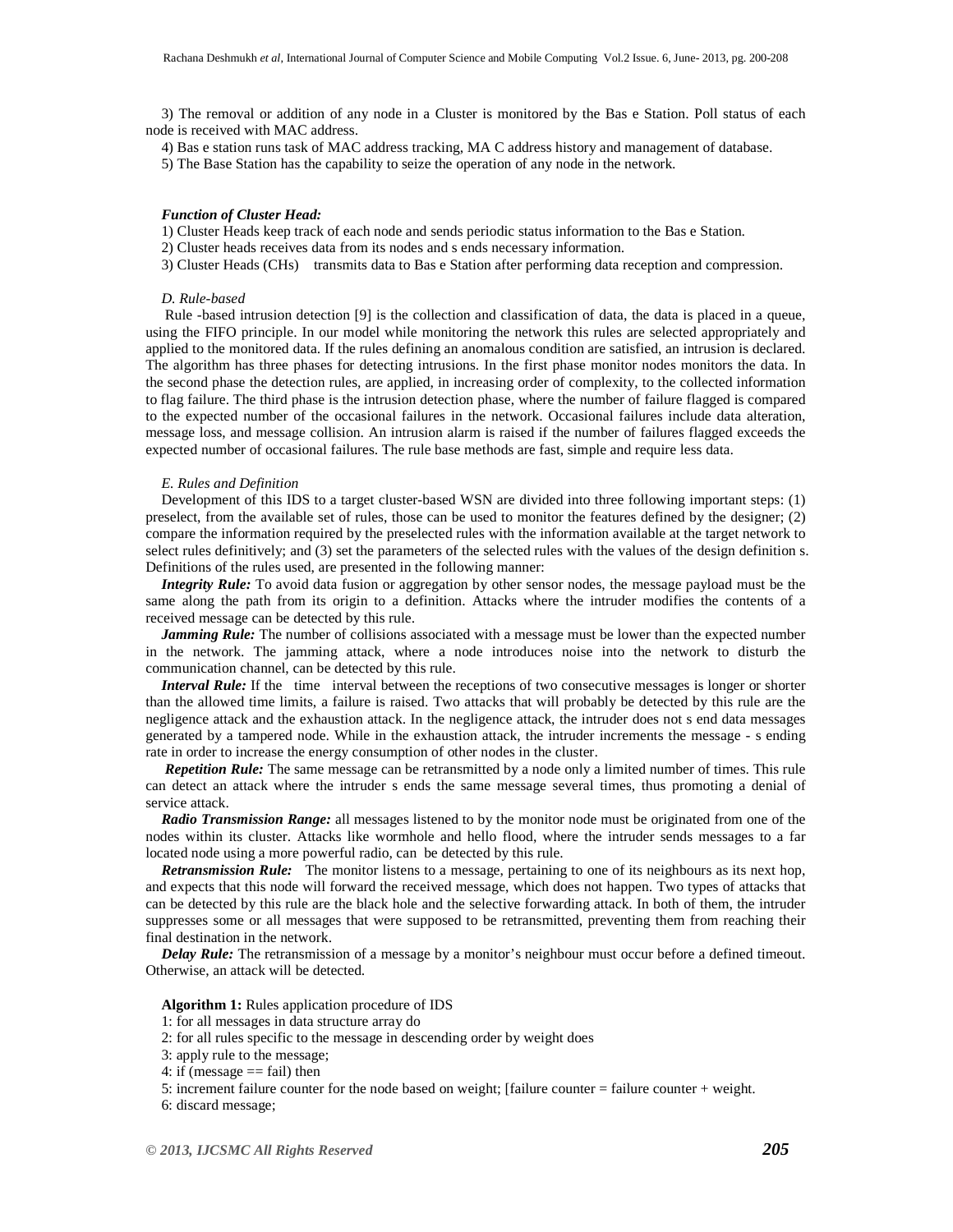7: break; 8: end if 9: end for 10: discard message; 11: end for

Algorithm 1 shows the procedure of rules application on messages in the network. The algorithms apply rules on all the messages. If message fails according to the rule, then the failure counter will be incremented and discards all the messages.

#### V. **NETWORK SIMULATION AND RESULTS**

The above proposed model has been simulated using Visual Studio .Net framework. The simulator can also be used to view the topology generated by the initial s elf organization algorithm LEACH [32] for setting the WSN as shown in Figure2. A comparison assumed to have the same number of clusters or sensing zones, no packet collisions occurred. It also assumed that there were no packet errors during transmission and reception.

In this proposed architecture, the wireless sensor network is divided into the s mall clusters. The hierarchical clustering is used to divide the sensor nodes. After the clustering process finished, the cluster head have been s elected dynamically according to the current status of the nodes and formed the Cluster based WSN as shown in Figure 3. Generally, the node having highest energy left elected as a cluster head. Simulation runs with the following.

| <b>Simulation Parameter</b> |                            |                       |  |
|-----------------------------|----------------------------|-----------------------|--|
| Sr.No                       | <b>Parameters</b>          | <b>Values</b>         |  |
| 1.                          | <b>Routing Protocol</b>    | <b>AODV</b>           |  |
| 2.                          | <b>Mac Layer Protocol</b>  | 802.11                |  |
| 3.                          | <b>Total No. Of Nodes</b>  | 50                    |  |
|                             | <b>Traffic Type</b>        | CBR                   |  |
| 5.                          | <b>Simulation Topology</b> | $1024cm \times 768cm$ |  |
| 6.                          | <b>Simulation Time</b>     | 100 <sub>sec</sub>    |  |
|                             | <b>Packet Size</b>         | 512 Kbytes            |  |

Nodes are deployed randomly over an area of 1024 cm X 768 c m. The node closest to the centre of the deployment area is s elected as s ink or base station (BS), which is resources not limited, secure and safety for any advisory attackers and acts as an administrator for taking appropriate action on the intruder nodes . The network has been simulated with AODV routing protocol with Mac layer 802.11. 50 nodes are taken in the network within the simulation area and constant bit rate of traffic type is used. The network performance is observed for the simulation time 100 seconds. The standard packet size is used i.e. 512 Kbytes



**Figure 5. Introducing attacks in WSN**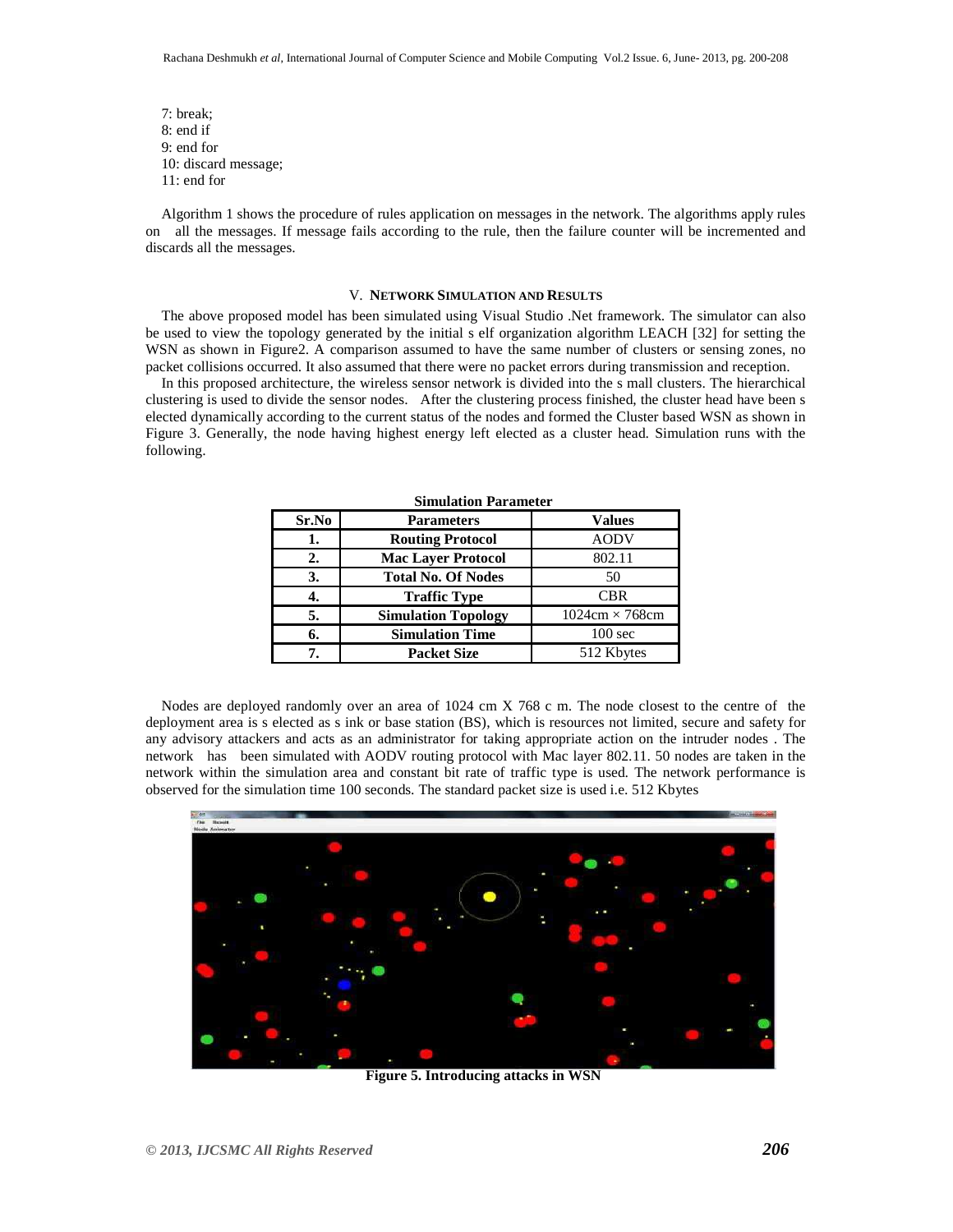The simulation is run in different scenarios, each scenario has different parameter values, and malicious nodes inject the malicious packets in the whole sensor network as shown in Figure 5. The figure shows the false packets in yellow colour a round malicious node (Blue) are spreading in the whole network. Proposed system must recognize these nodes and refuse their connection for next round as an administrative action against malicious nodes with the help of BS.

# VI. **CONCLUSION AND FUTURE WORK**

Intrusion detection is a hot field of the network security research, and it is a new kind of defence technology of the network security. Here, a new technique based on hybrid detection (i.e. combination of the features of rule-based and cluster-based detection techniques) is used. Hence, a better intrusion detection mechanism is presented in this paper. This proposed intrusion detection n architecture is designed to detect attacks. The aim was to improve the detection rate and decrease the false positive rate.

In the future work, further research on this topic will be performed, with detailed simulation of different attack scenarios, in order to test the performance of the proposed model and to make comparison with other current techniques of HIDS. The results will be available in the near future.

#### *ACKNOWLEDGEMENT*

I feel immense pleasure in mentioning my indebtedness to those who have helped in carrying out and enhance the research work for my project titled **"Intrusion Detection System for Cluster based Wireless Sensor Network using Hybrid Technique"**. From the initial stages of selecting the subject of research till the writing of the conclusions, a student has to turn to guide. I am, therefore, grateful to my guide, **Prof. Manoj Sharma,** who helped me all along to complete this project and focus on the issues related to the project. I am also thankful to **Ms. Rashmi Deshmukh** her valuable contribution in fulfilling the requirements related to the project. All these illumnaries helped me in writing research papers not only for National but also for International conferences.

Finally, I would like to extend my thanks to all those who have contributed, directly or indirectly to make this project successful.

#### **REFERENCES**

- [1] Akyildiz W. Su, Y. Sankarasubramaniam, and E. Cerci, "Wireless sensor networks: a survey", Computer Networks, 38:393-422, 2002.
- [2] J. Kahn, R. Katz, and K. Piser, "Next century challenges: Mobile networking for smart dust", In 5th ACM /IEEE Annual International Conference on Mobile Computing (MOBICOM 1999), pages 271278, 1999.
- [3] Chong E., Loo M., Chrisomher L., Mrimuthu P., "Intrusion Detection for Routing Attacks In Sensor Networks," The University of Melbourne, 2008.
- [4] R. A. Kemmerer and G. Vigna, "Intrusion Detection: A Brief History and Overview," Computer Society, Vol. 35, No.4, 2002, p p. 27-30.
- [5] Ch. Krugel and Th. Toth, "A Survey on Intrusion Detection Systems," TU Vienna, Austria, 2000.
- [6] A. K. Jones and R. S. Silken, "Computer S stem Intrusion Detection: A Survey," University of Virginia, 1999.
- [7] K. Scarf one and P. M ell, "Guide to Intrusion Detection and Prevention Systems (IDPS)," NIST 800-94, Feb 2007.
- [8] G. Maselli, L. Deri and S. Suin, "Design and I implementation of an Anomaly Detection System: an Empirical App roach," University of Pisa, Italy, 2002.
- [9] S. Northcutt and J. Novak, "Network Intrusion Detection: An Analyst's Handbook," New Riders Publishing, Thou-sand Oaks, 2002.
- [10] V. Chandala, A. Banerjee and V. Kumar, "Anomaly Detection: A Survey, ACM Computing Surveys," University of Minnesota, September 2009.
- [11] R.A. Kemmerer and G. Vigna, "Intrusion detection a brief history and overview," Computer, 35(4), 2002, p p. 27-30.
- [12] Y. Qiao and X. Weixin, "A network IDS with low false positive rate," Proceedings of the 2002 Congress on Evolutionary Computation, 2, 2002, pp. 1121-1126.
- [13] Y. Qiao and X. Weixin, "A network IDS with low false positive rate," Proceedings of the 2002 Congress on Evolutionary Computation, 2, 2002, pp. 1121-1126.
- [14] W.T. Su, K.M. Chang and Y.H. Kuo, "EHIP: An energy-efficient hybrid intrusion prohibition system for cluster-based wireless sensor networks," Computer Networks, 51(4), 2007, pp. 1151-1168.
- [15] A. Becher, Z. Benenson, and M. Dornseif, "Tamp erring with motes: Real-world physical attacks on